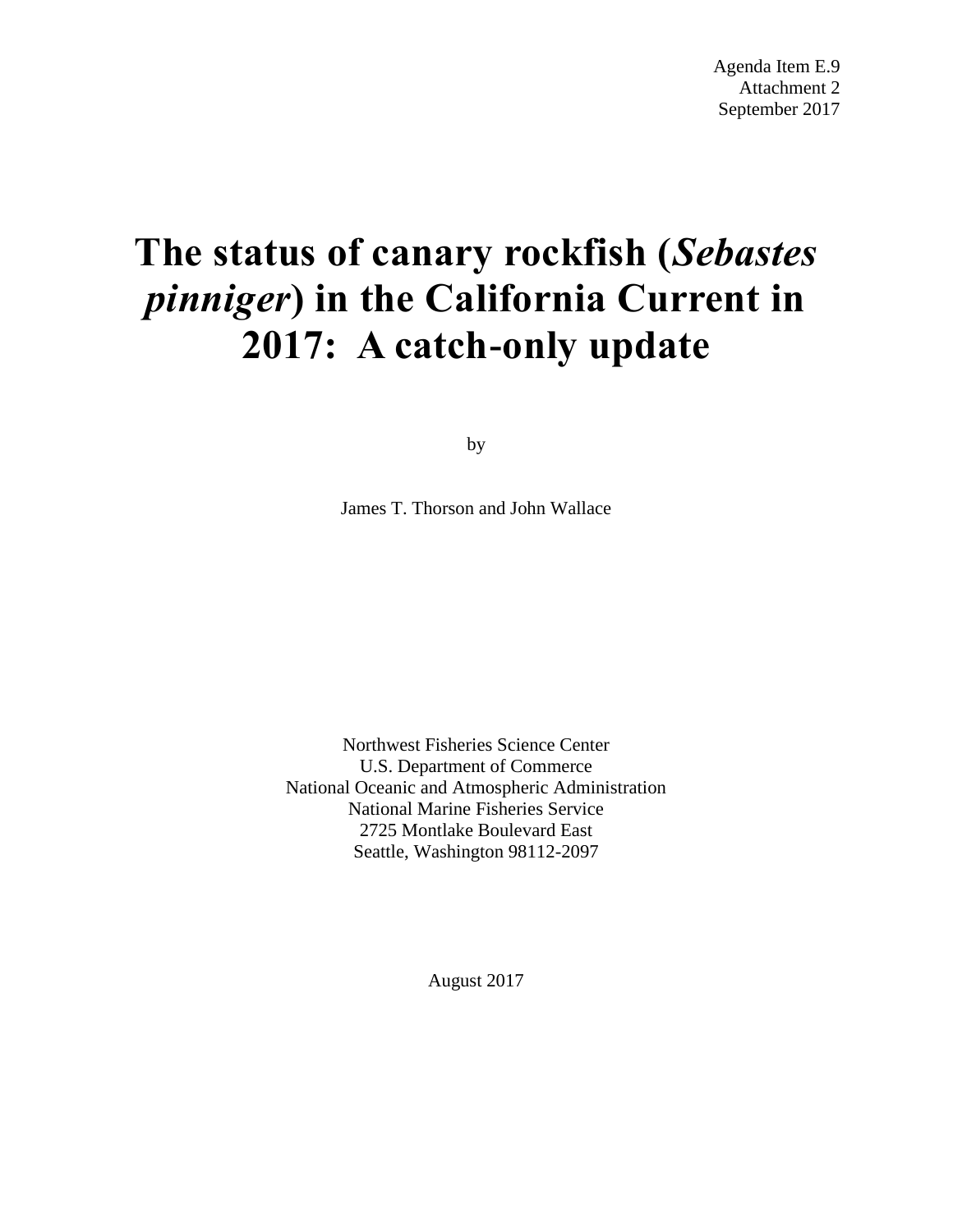# **Table of Contents**

<span id="page-1-0"></span>

| .133 |
|------|
|      |
|      |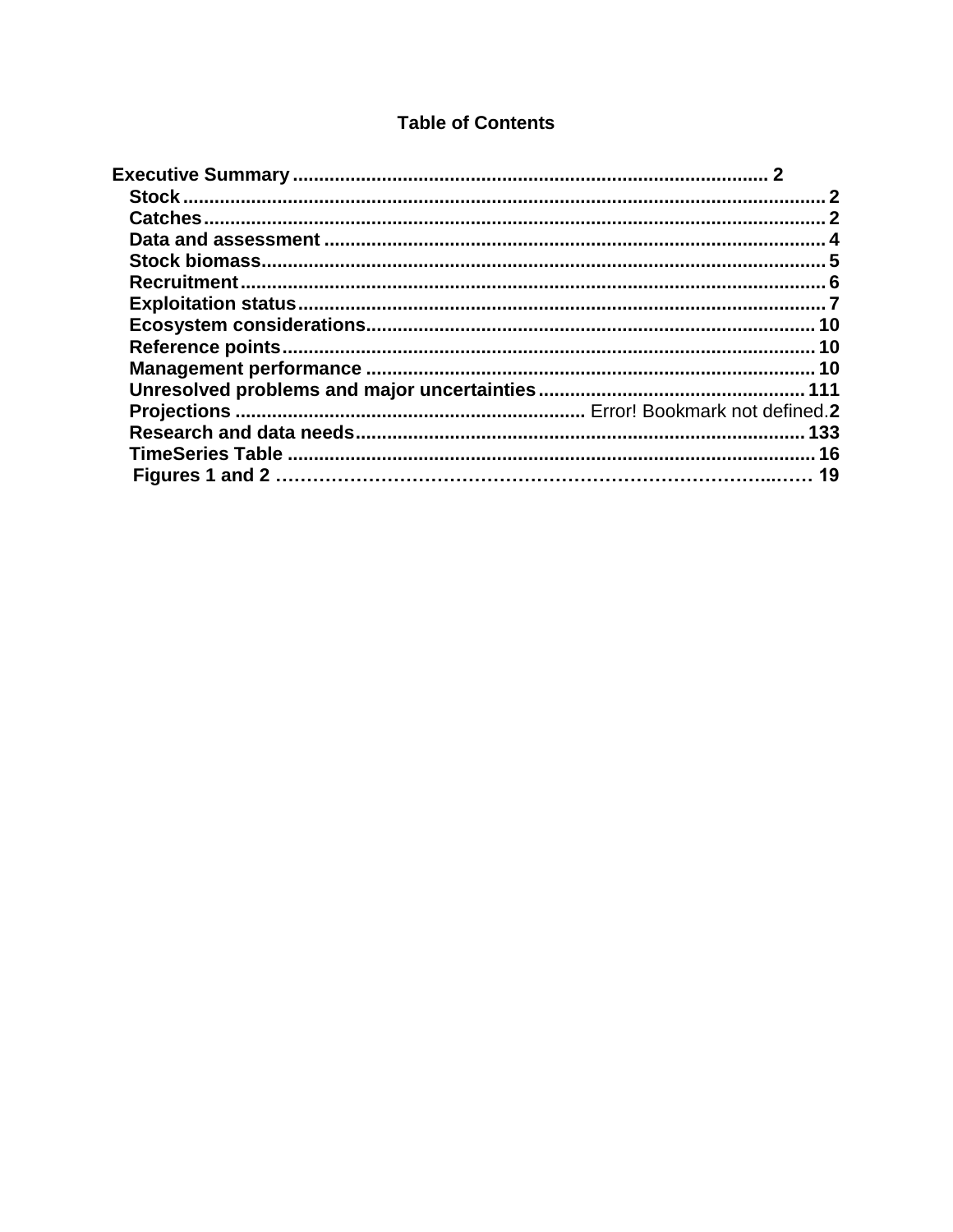# **Executive Summary**

<span id="page-2-0"></span>This assessment updates/corrects the 2015 benchmark assessment of the canary rockfish (*Sebastes pinniger*) resource status off the coast of the United States from southern California to the U.S.-Canadian border, using corrected data through 2014 and updated catches in 2015. During the process of developing other assessments for review during 2017, an error that affected historical commercial landings in California was discovered in the CalCOM database. A review of data series used in earlier assessment cycles indicated that the 2015 canary assessment was one of two assessments conducted in 2015 that included errant California landings prior to 1951. This update was conducted to provide corrected forecasts of canary OFLs and ABCs for 2019-20, and beyond. As part of this update, previously assumed catches for 2015 were replaced with actual fishing mortality estimates.

Additionally, in the process of exploring the best fit (through jittering and alternative phasing) of the 2015 model with updated/corrected catches, a slightly better MLE solution was identified (an improvement of 1 log-likelihood unit), relative to the 2015 base model. This slightly betterfitting model was used as the base model for the update.

# **Stock**

This assessment uses a three-area model, corresponding approximately to state boundaries (32- 42°, 42-46°, 46-49°N) to account for spatial variation in exploitation history among strata.

# <span id="page-2-1"></span>**Catches**

Recent catches have been at historical lows (Table a), with 2012 and 2013 having the lowest catches in nearly one-hundred years (since fishing increased in 1916). Our current (2017) catch reconstruction shows that the first recorded catches commenced in the Oregon non-trawl fishery in 1892, and annual catches reached two peaks, in 1945 (4,187 mt) and again in 1982 (5,652 mt). Catches since 1892 have totaled nearly 127,000 mt. This total is slightly lower (1,000 mt) than the total catch included in the 2015 assessment. Both of these amounts are considerably less than the catch total in the 2007 assessment (148,000 mt), and somewhat higher than amounts included in update assessments in 2009 and 2011 (112,000 mt and 120,000 mt, respectively). These changes are attributable to ongoing updates in the catch reconstruction for California Current groundfishes, the introduction of errant pre-1951 catches in 2015, and the correction of those amounts in the current assessment. Historically, the greatest catches of this stock have come from the domestic and foreign trawl fisheries, although the non-trawl fishery has increased its relative proportion (from 20% in the mid-1990s) to a larger share (25-40% since 2010) of the much smaller recent totals. Similarly, the recreational fishery first exceeded 10% of total catch in 1995, and has ranged widely in annual catch since then. Catch limits and total realized catches were reduced by an order of magnitude starting in 2000 to promote stock rebuilding.

This update includes corrections to catch attributed to California trawl and nontrawl sectors, following discovered of the errors in the CalCom database during the 2017 assessment cycle. Corrected catches for California trawl and nontrawl sectors for years 1916-1950, which were roughly half of the amounts included in the 2015 assessment, are included, along with a linear ramp in catches from 1892-1916. Additionally, fleet catch amounts in 2015, which were assumed to total 122 mt (the ACL) in the prior assessment, were replaced with mortality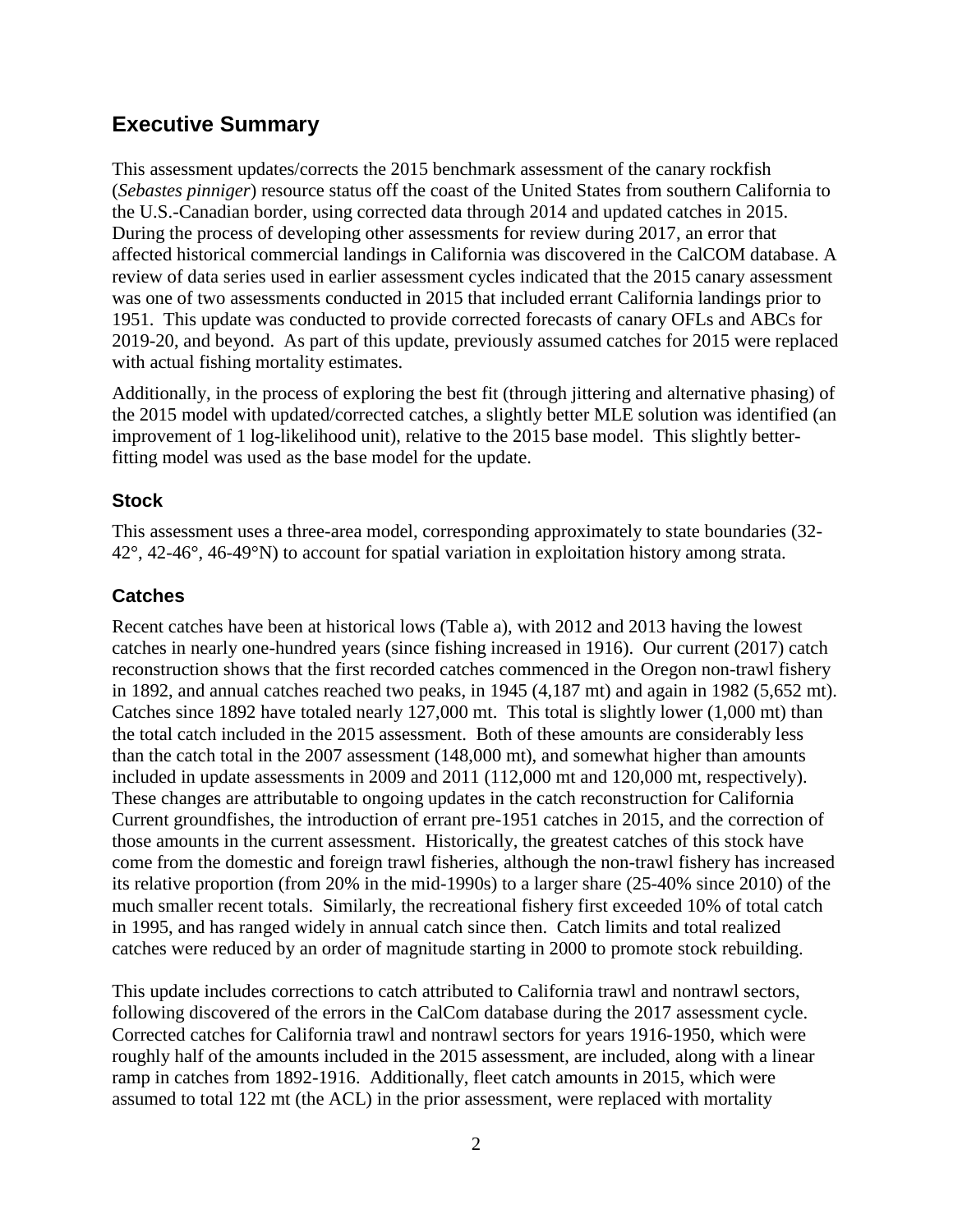estimates (totaling 112.2 mt) generated by the West Coast Groundfish Observer Program. WCGOP's estimates for 2016 were not available for inclusion prior to the submission deadline for SSC review, so the ACL value of 125 mt continues to be assumed in the update. While some recruitment values are noticeably different from estimates from 2015, biomass and depletion levels at the end of the time series are very similar.

| Year | Catch  |
|------|--------|
|      | (mt)   |
| 2006 | 53.7   |
| 2007 | 47.0   |
| 2008 | 36.8   |
| 2009 | 47.3   |
| 2010 | 44.3   |
| 2011 | 60.1   |
| 2012 | 34.1   |
| 2013 | 35.8   |
| 2014 | 41.6   |
| 2015 | 112.2  |
| 2016 | $125*$ |

#### **Table a: Recent Catches with \*2016 ACL assumed (and in forecast)**

**Figure a: Historical canary rockfish catch for all fleets (left column: by fishing gear where TWL is trawl, NONTWL is non-trawl, REC is recreational, ASHOP is at-sea-hake, FOR is foreign, and SURVEY is West Coast groundfish and triennial bottom trawl surveys; right column: apportioned by stratum where CA is 32-42°N, OR is 42-46°N, and WA is 46- 49°N).**



Year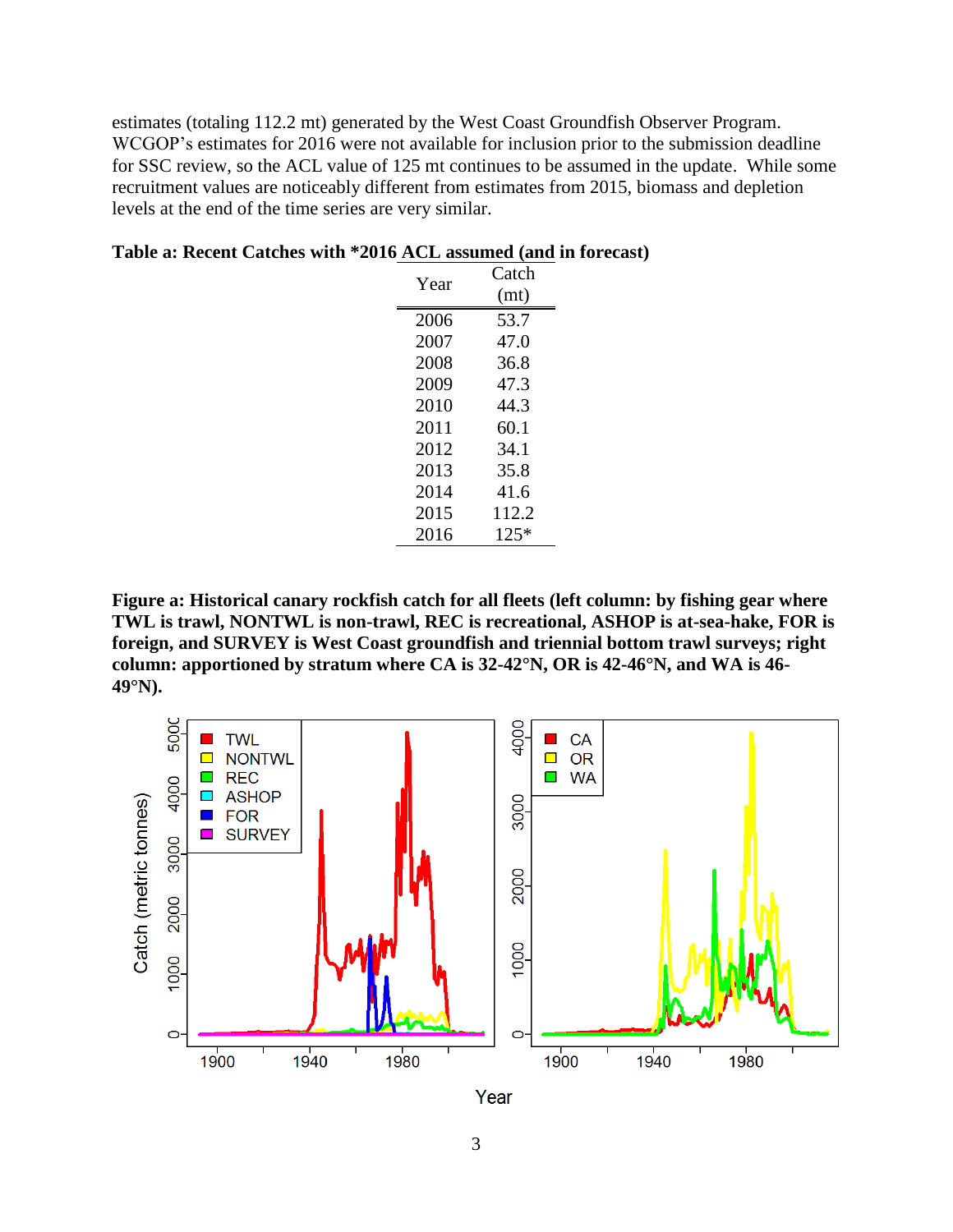**Figure b: Comparison of total canary rockfish catch included in the 2007 assessment, the 2009 and 2011 update assessments, and the last full assessment (2015), and the current catch-only update (2017).**



#### <span id="page-4-0"></span>**Data and assessment**

<span id="page-4-1"></span>This update assessment uses Stock Synthesis version 3.24v, which was used in the 2015 benchmark assessment. The model includes three spatial strata, uses Pope's approximation to the catch equation, and assumes that expected recruitment is a function of stock-wide spawning output. The model includes abundance indices, and length and conditional age-at-length compositions from the West Coast Groundfish Bottom Trawl Survey (WCGBTS) 2003-2014, and the Alaska Fisheries Science Center triennial sampling program (1980-2004). The model also includes catch and biological data from trawl and non-trawl fisheries, as well as the recreational, foreign, and at-sea hake fisheries, where each fishery's catch is apportioned among 3 spatial strata. Fishery data include total catch (landings plus estimated dead discards) as well as length and age composition data where available. The Southwest Fisheries Science Center (SWFSC)/NWFSC/Pacific Whiting Conservation Cooperative (PWCC) coast-wide pre-recruit survey provides an updated indicator of recent recruitment strength. We include time blocks in trawl and non-trawl fishery selectivity which change between 1999/2000 (to account for changes in fisher behavior following the overfished declaration in 2000), and again for the trawl fishery in 2010/2011 (to account for changes in fishery behavior following the introduction of ITQs).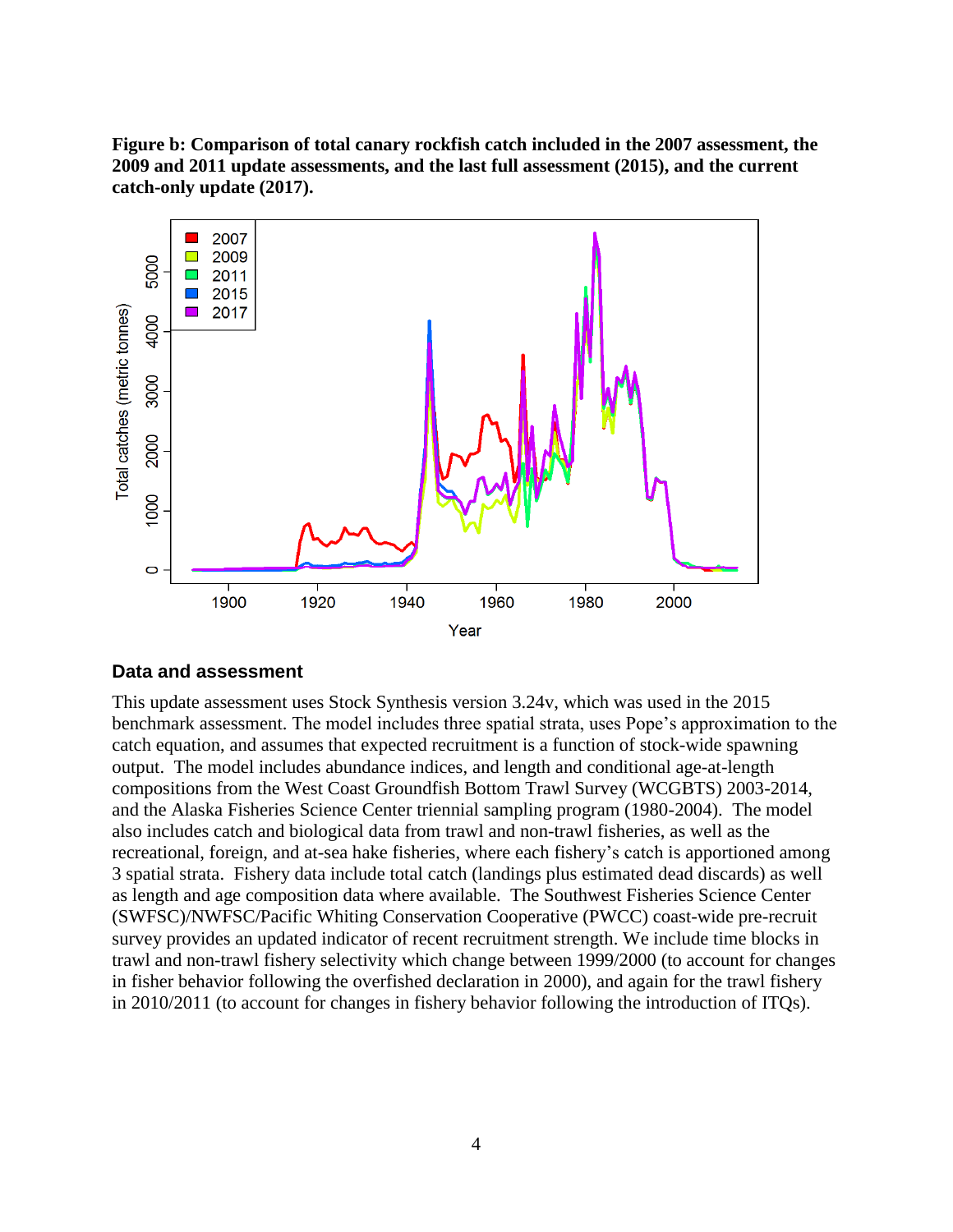#### **Stock biomass**

The canary rockfish stock was relatively lightly exploited until the early 1940s, when catches increased and a decline in biomass began. The rate of decline in spawning biomass accelerated during the early 1980s, and finally stabilized in the late 1990s in response to management measures drastically reducing total catch. The canary rockfish spawning output reached an estimated low 16% in 1994, but has been steadily increasing since that time. The corrected relative depletion level in 2015 is 54.6% (~95% interval: 46-64%), compared to 55.5% estimated in the 2015 stock assessment. The 95% confidence interval is based upon the model's analytical estimate of the estimation variance of estimated parameters near their maximum likelihood estimates in the base model configuration. A comparison of biomass and depletion estimates from this and the 2015 assessments is provided in Figure 1.

|      | Spawning   |             |           |             |
|------|------------|-------------|-----------|-------------|
|      | Output     | $\sim 95\%$ | Estimated | $\sim 95\%$ |
|      | (millions) | Confidence  | Depletion | Confidence  |
| Year | eggs)      | Interval    | $(\%)$    | Interval    |
| 2007 | 3025       | 2388-3833   | 40.5      | 32.0-49.1   |
| 2008 | 3197       | 2531-4039   | 42.9      | 34.0-51.7   |
| 2009 | 3362       | 2669-4234   | 45.1      | 36.1-54.0   |
| 2010 | 3521       | 2804-4422   | 47.2      | 38.1-56.3   |
| 2011 | 3673       | 2932-4601   | 49.2      | 40.0-58.5   |
| 2012 | 3803       | 3042-4754   | 51        | 41.7-60.2   |
| 2013 | 3910       | 3133-4878   | 52.4      | 43.2-61.6   |
| 2014 | 3997       | 3209-4978   | 53.6      | 44.4-62.7   |
| 2015 | 4075       | 3277-5067   | 54.6      | 45.6-63.7   |
| 2016 | 4145       | 3338-5147   | 55.6      | 46.6-64.5   |

**Table b: Recent trend in beginning of the year spawning output and depletion**

**Figure c: Spawning output trajectory (in units millions of eggs) with 95% confidence interval indicated by dashed lines**

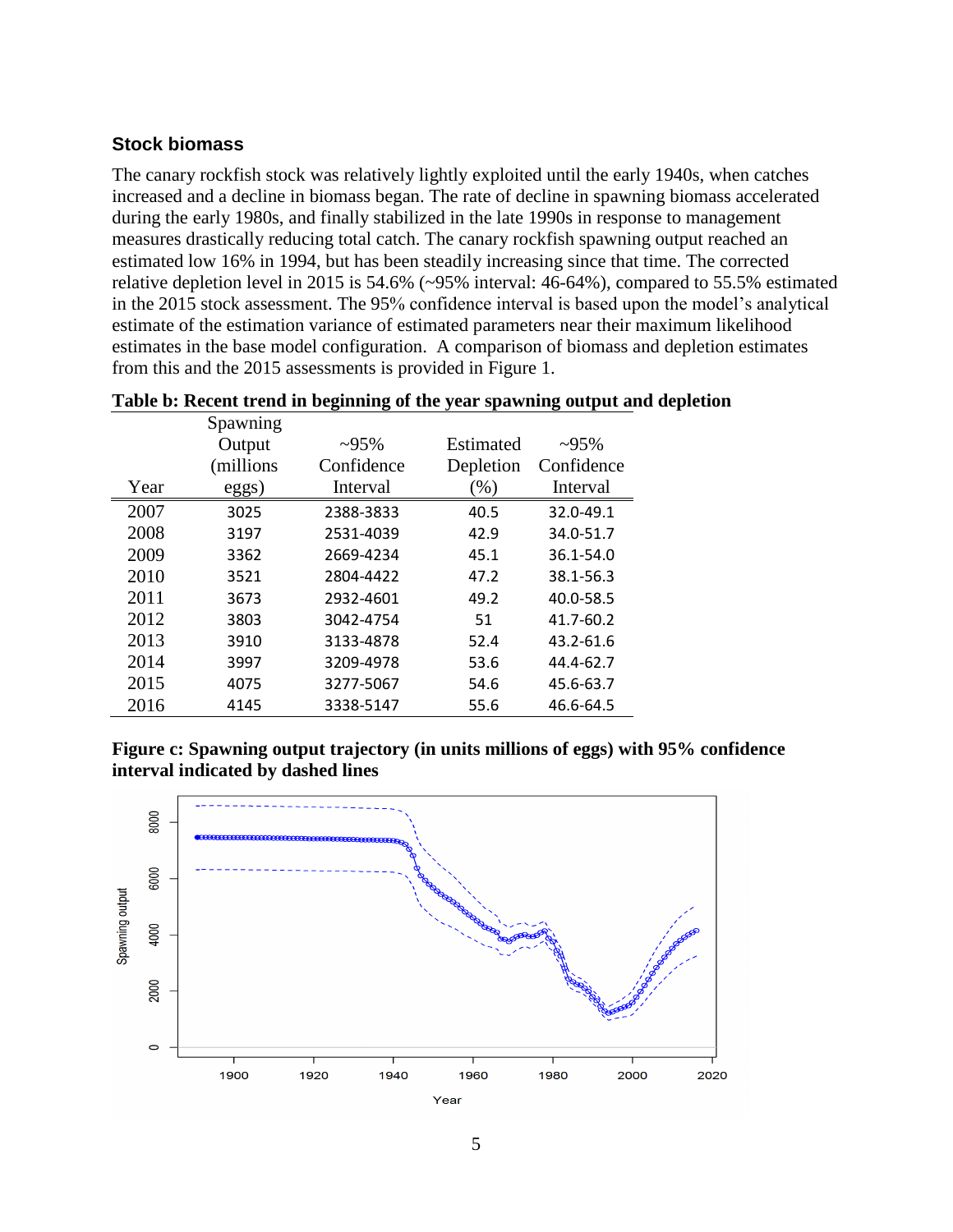### <span id="page-6-0"></span>**Recruitment**

In this 2017 catch-only update, we use the same prior for recruitment compensation ("steepness") as the prior 2015 stock assessment (i.e., a steepness of 0.773). Given this high level of recruitment compensation, recruitment is not estimated to have substantially declined for canary during the decreased spawning output in the 1980s-2000s (Fig. d), such that 1984 and 1997 both have estimated recruitment near the estimated average level for the unfished population. Recovery after the decrease in fishing during the 2000s has been particularly aided by strong recruitment in 2001-2003, and again by strong cohorts in 2007 and 2009-2010 (which are projected to impact spawning output in the coming years).

|      | Estimated<br>Recruitment | $\sim 95\%$<br>Confidence |
|------|--------------------------|---------------------------|
| Year | (1,000s)                 | Interval                  |
| 2007 | 3459                     | 2468-4846                 |
| 2008 | 606                      | 375-980                   |
| 2009 | 2418                     | 1609-3633                 |
| 2010 | 3242                     | 2076-5062                 |
| 2011 | 1528                     | 925-2524                  |
| 2012 | 1254                     | 735-2139                  |
| 2013 | 1160                     | 645-2083                  |
| 2014 | 1768                     | 940-3327                  |
| 2015 | 2260                     | 894-5713                  |
| 2016 | 2647                     | 1042-6723                 |

#### **Table c: Recent recruitment (95% confidence intervals are calculated assuming a lognormal distribution for recruitment estimates)**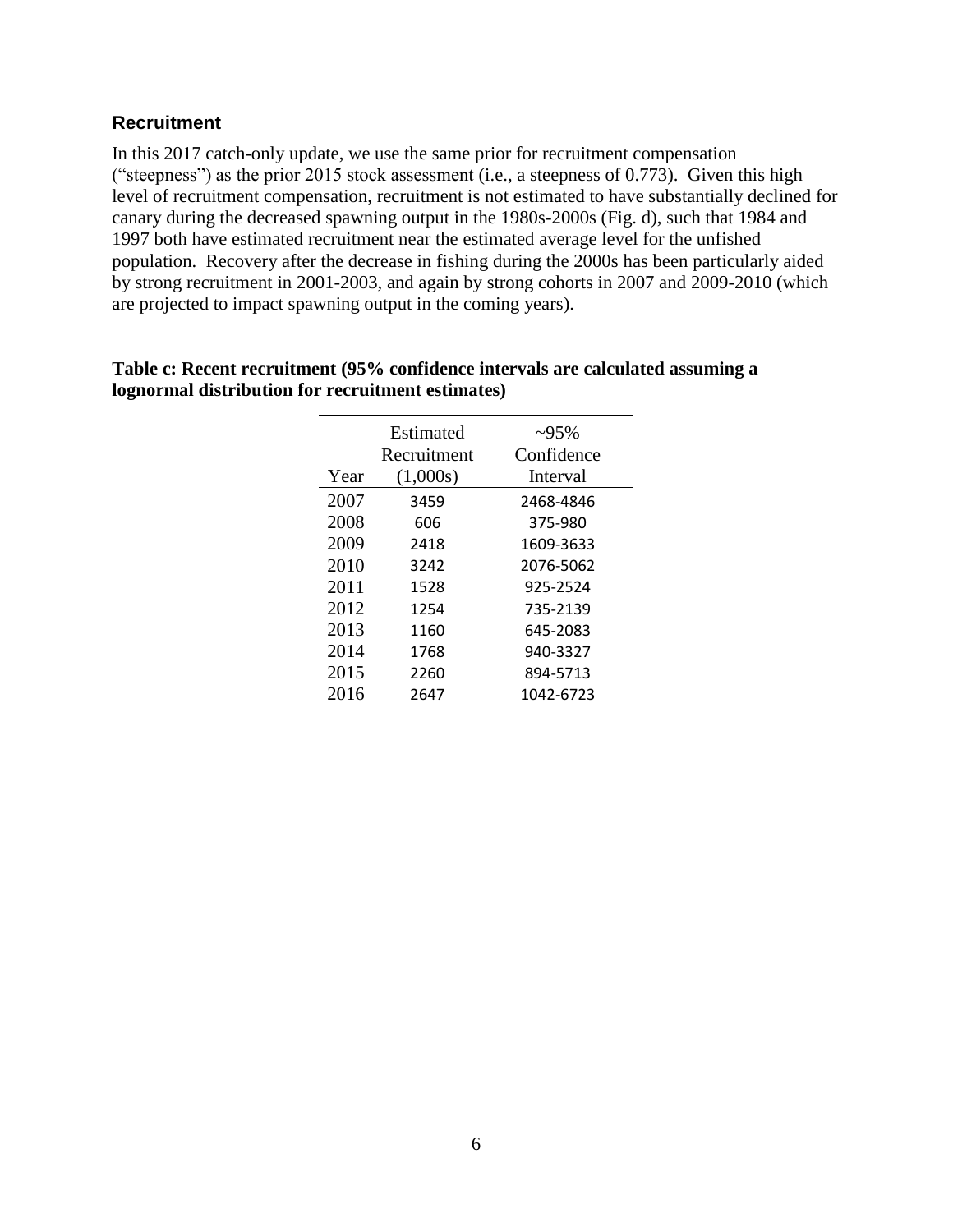

**Figure d: Recruitment estimates (blue circles) and 95% confidence intervals (whiskers) for 1892 – 2016.** 

# <span id="page-7-0"></span>**Exploitation status**

Rockfishes in the California Current are managed to have target spawning potential ratios (SPR) of 50% of their equilibrium values, given recent fleet selectivity patterns and the distribution of catch among sectors. By contrast, the fishing intensity for canary rockfish 2005-2014 would result in an equilibrium SPR of >96% (Table d). Fishing 2006-2014 corresponds to a harvest rate (i.e., total catch divided by biomass of all fishes aged 5 and older) of 0.09-0.2% for all recent years. Harvest rates were previously as high as 20% in the 1980s and early 1990s, and fishing rates were above the level that would result in 50% equilibrium spawning potential ratio for the majority of years from 1966-1999. Large decreases in harvest rate were accomplished between 1993/1994 (1993: 16.7%, 1994: 9.2%) and 1999/2000 (1999: 5.8%, 2000: 1.4%).

This extremely low harvest rate (when interpreted in conjunction with the higher magnitude of recruitment compensation estimated by recent meta-analyses for rockfishes in the California Current) is estimated to have resulted in a rapid rebuilding of spawning output. In retrospect, spawning output dropped below the target of 40% in 1983, and dropped below the limit of 25% in 1990. During subsequent rebuilding, the population is estimated to have increased above the limit again in 2002 and above the target stock size in 2007.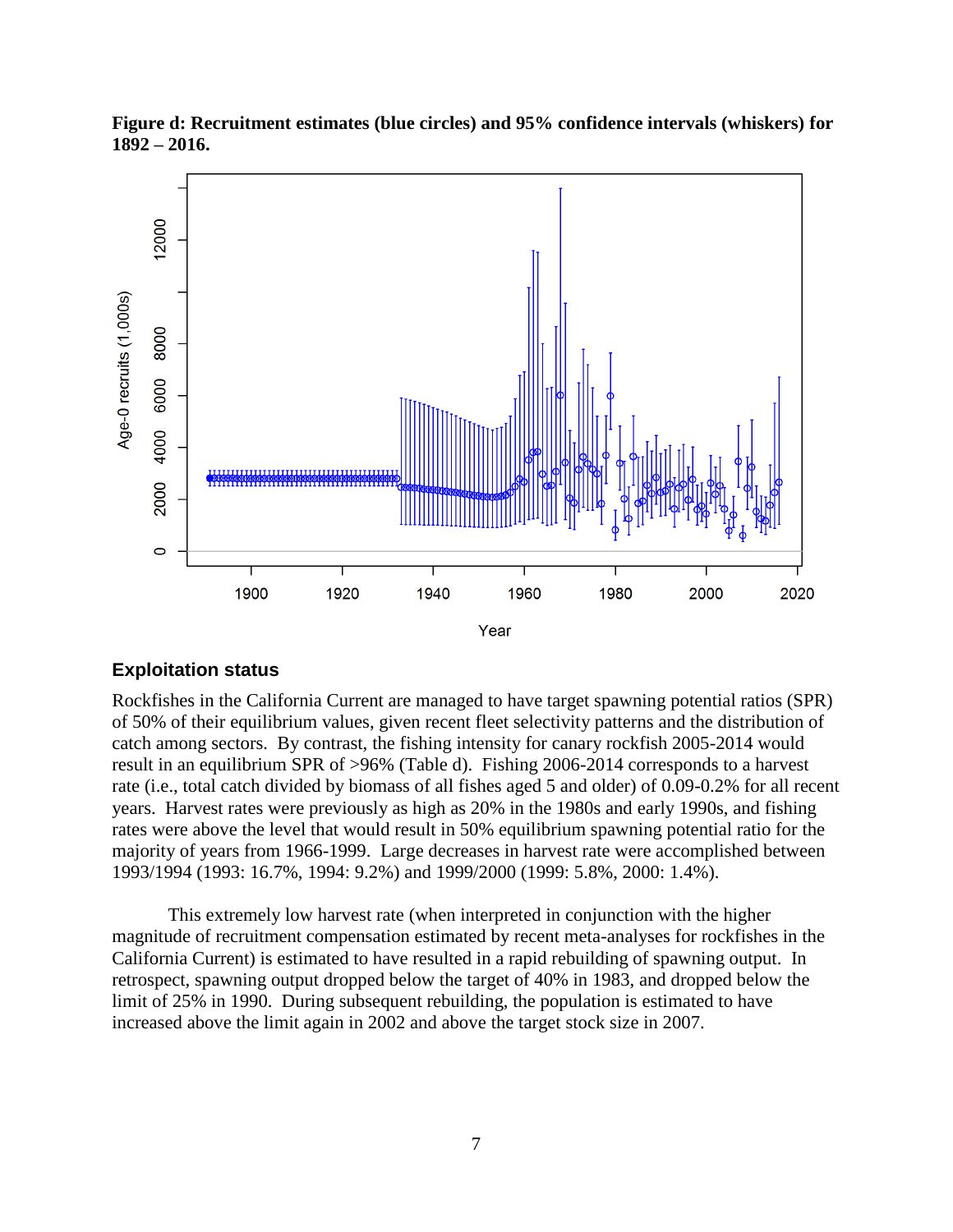|      |              | $-95%$     |              | $~295\%$      |
|------|--------------|------------|--------------|---------------|
|      | Estimated    | confidence | Harvest rate | confidence    |
| Year | 1-SPR $(\%)$ | interval   | (proportion) | interval      |
| 2006 | 2.45%        | 1.42-3.48% | 0.0211       | 0.0161-0.0261 |
| 2007 | 3.23%        | 2.17-4.29% | 0.0175       | 0.0134-0.0216 |
| 2008 | 1.28%        | 0.89-1.68% | 0.013        | 0.0100-0.0160 |
| 2009 | 4.63%        | 3.16-6.11% | 0.016        | 0.0124-0.0196 |
| 2010 | 3.78%        | 2.33-5.23% | 0.0146       | 0.0113-0.0179 |
| 2011 | 2.17%        | 1.31-3.03% | 0.0193       | 0.0150-0.0236 |
| 2012 | 2.29%        | 1.60-2.99% | 0.0105       | 0.0082-0.0128 |
| 2013 | 2.45%        | 1.69-3.22% | 0.0108       | 0.0085-0.0132 |
| 2014 | 2.57%        | 1.76-3.38% | 0.0122       | 0.0096-0.0149 |
| 2015 | 6.89%        | 4.89-8.88% | 0.0319       | 0.0251-0.0386 |
| 2016 | 7.49%        | 5.32-9.66% | 0.0348       | 0.0275-0.0421 |

Table d. Recent trend in spawning potential ratio (entered as 1-SPR) and summary exploitation rate (catch divided by biomass of age-5+ and older fish)

**Figure e. Estimated relative depletion with approximate 95% asymptotic confidence intervals (dashed lines) for the base case assessment model 1892 - 2016.**

Spawning depletion with ~95% asymptotic intervals

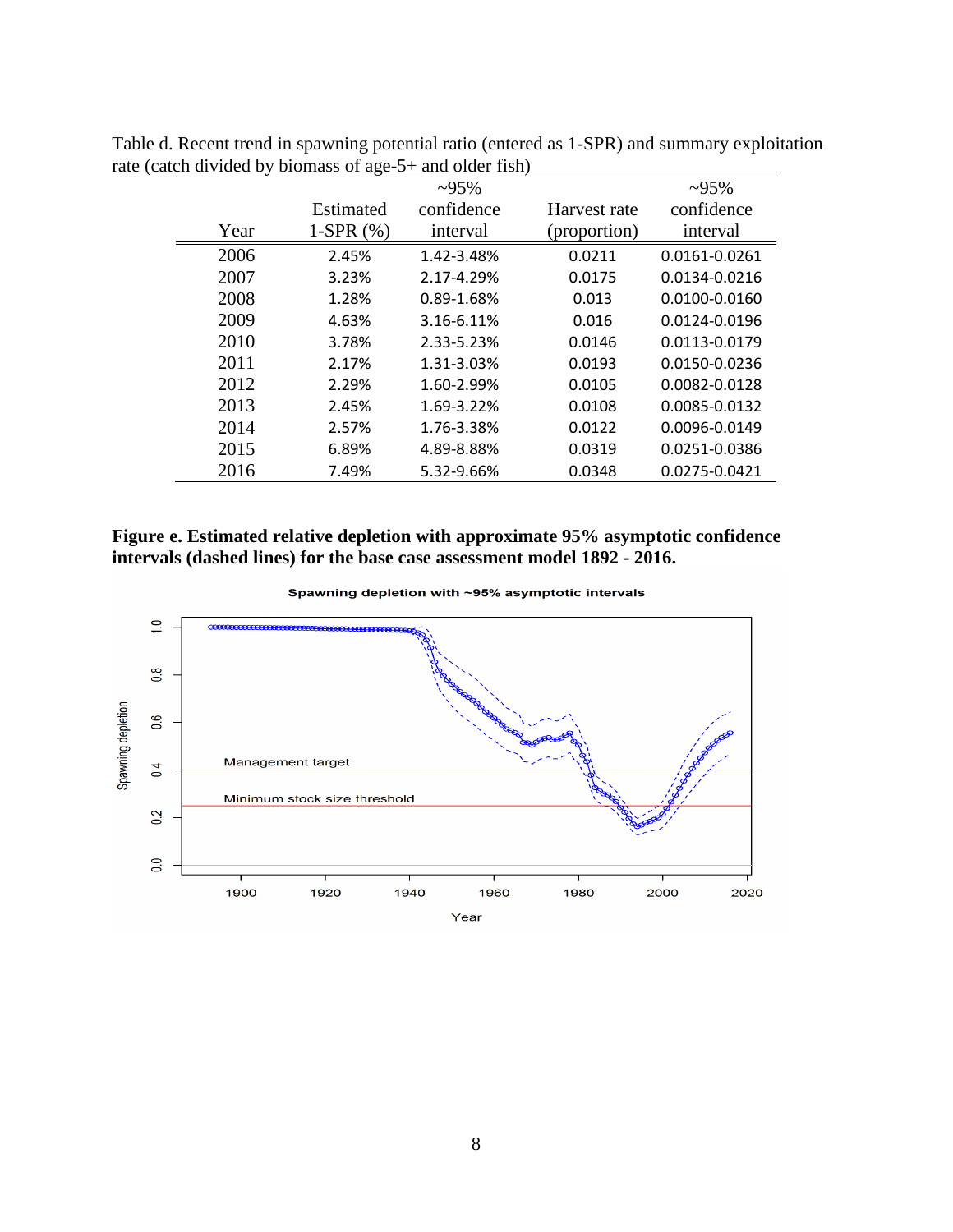**Figure f. Time-series of estimated summary harvest rate (total catch divided by age-5 and older biomass) for the base case model (round points) with approximate 95% asymptotic confidence intervals (grey lines), 1892-2015.** 



**Figure g. Estimated spawning potential ratio (SPR) for the base case model with approximate 95% asymptotic confidence intervals, 1892-2015. One minus SPR is plotted so that higher exploitation rates occur on the upper portion of the y-axis. The management target is plotted as red horizontal line and values above this reflect harvests in excess of the overfishing proxy based on the SPR50%.**



9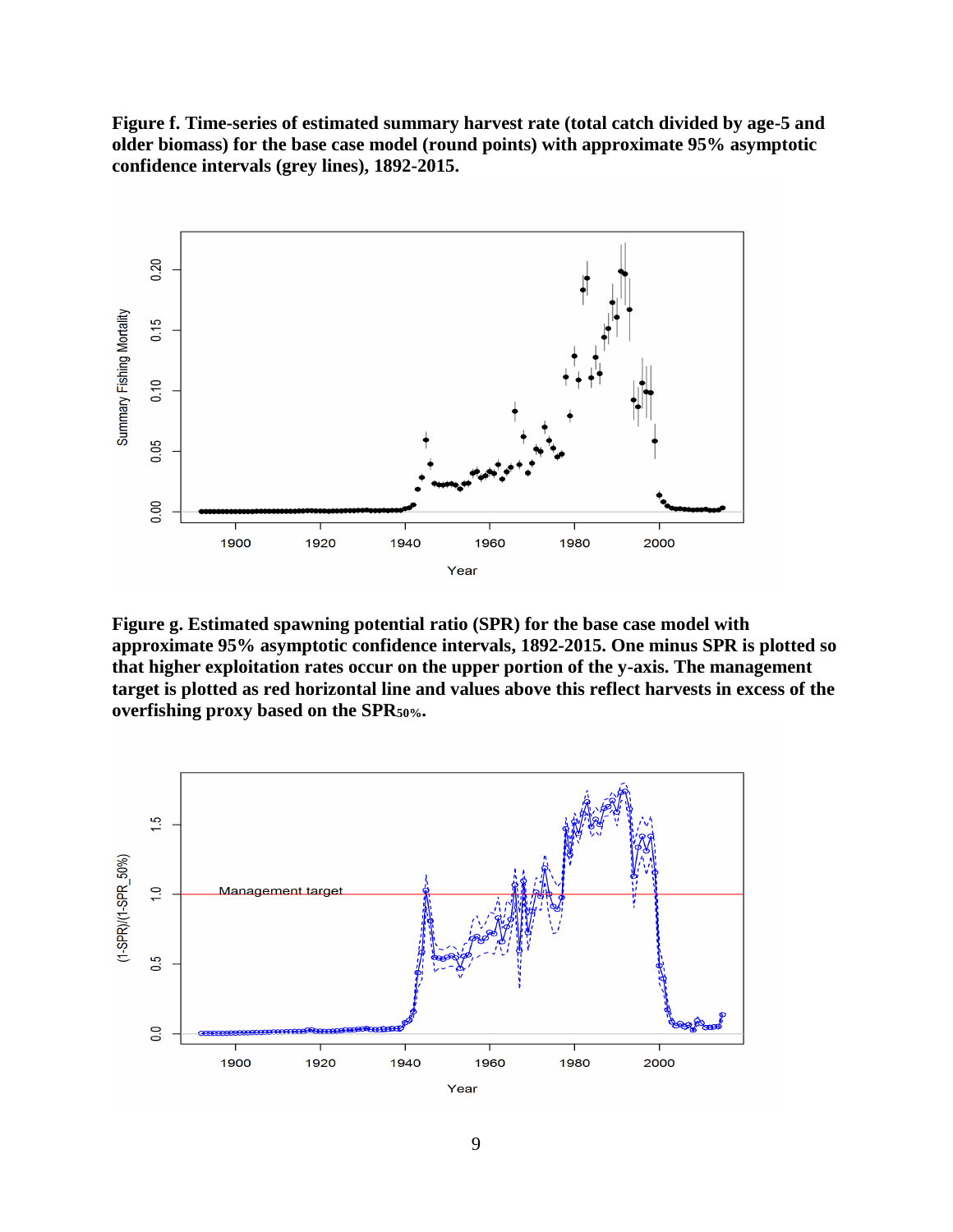Figure h. Phase plot of estimated relative (1-SPR) vs. relative spawning biomass for the base case model, 1892-2015. The relative (1-SPR) is (1-SPR) divided by 0.50 (the SPR target). Relative depletion is the annual spawning biomass divided by the spawning biomass corresponding to 40% of the unfished spawning biomass.



# <span id="page-10-0"></span>**Ecosystem considerations**

In this assessment, ecosystem considerations were not explicitly included in the analysis. This is primarily due to lack of relevant data and results of analyses (conducted elsewhere) that could contribute ecosystem-related quantitative information for the assessment.

#### <span id="page-10-1"></span>**Reference points**

Due to time constraints and the similarity of results between the corrected and original models, a revised table of reference point estimates was not generated.

#### <span id="page-10-2"></span>**Management performance**

Following the overfished declaration in 2000, the canary rockfish optimum yield (OY, currently termed the ACL) was reduced by over 70% in 2000 and by the same margin again over the next three years. Managers employed several tools in an effort to constrain catches to these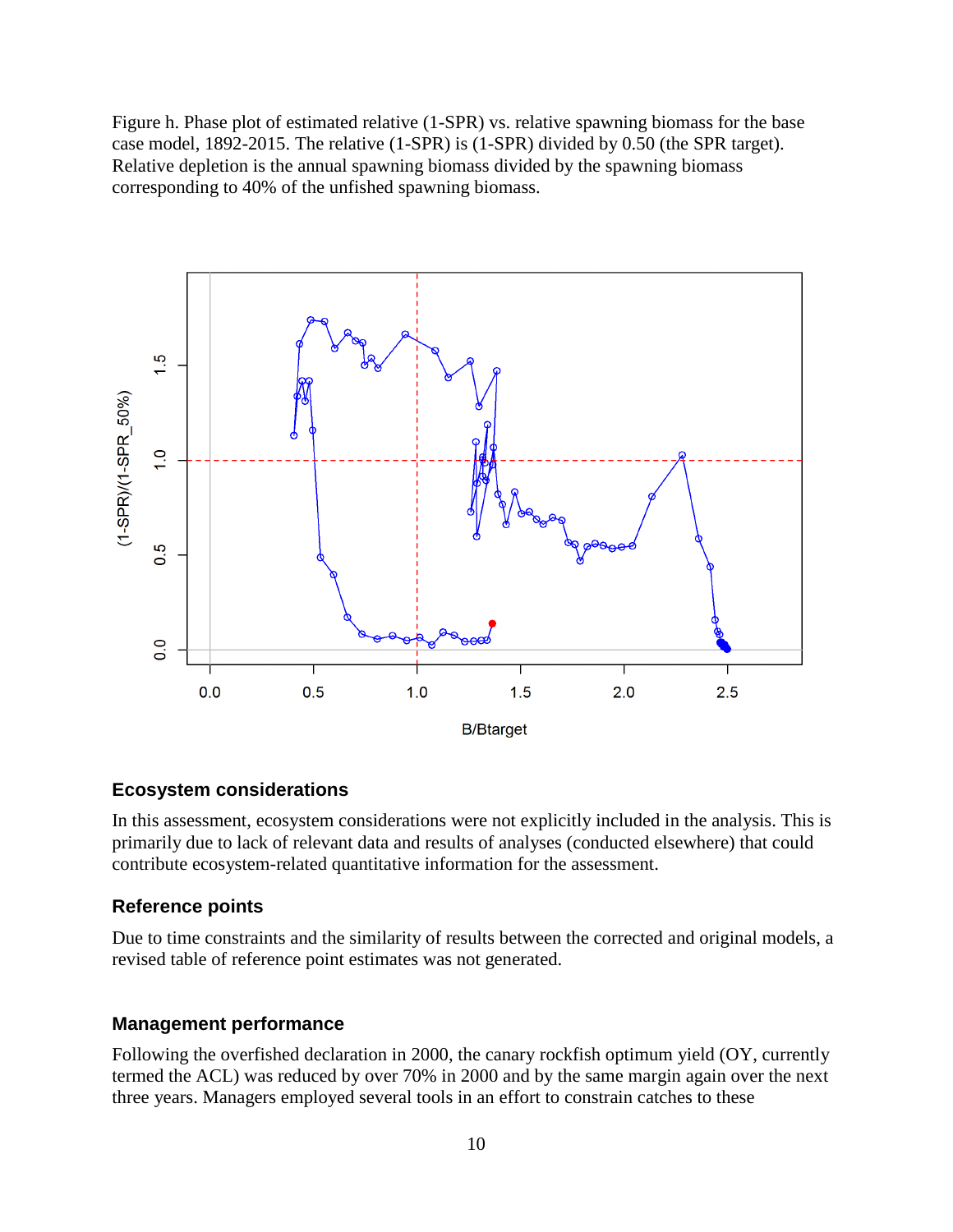dramatically lower targets. These included: reductions in trip/bag limits for canary and cooccurring species, the institution of spatial closures, and new gear restrictions intended to reduce trawling in rocky shelf habitats and the coincident catch of rockfish in shelf flatfish trawls. From 2004-2007 (table f), the total mortality was somewhat above the allowable biological catch but well below the overfishing limit, and from 2008-2014 the total mortality was below the ABC/OFL and ACL/OY. The highest mortality in these 7 years (2011: 60 mt) was approximately 1% of the peak catch that occurred in the early 1980s.

**Table f. Recent trend in estimated total catches relative to the management guidelines. Total catch reflect the commercial landings plus the discarded biomass from commercial trawl and non-trawl, recreational, at-sea hake, and research catches from 2004-2016. \*2016 catches assumed to be ACL**

|      | OFL (mt)          |            | $ACL$ (mt)        |                        |
|------|-------------------|------------|-------------------|------------------------|
|      | (termed ABC)      |            | (termed OY)       | <b>Estimated Total</b> |
| Year | prior to $2011$ ) | $ABC$ (mt) | prior to $2011$ ) | Catch (mt)             |
| 2004 | 256               | <b>NA</b>  | 47.3              | 50.0                   |
| 2005 | 270               | <b>NA</b>  | 46.8              | 57.6                   |
| 2006 | 279               | <b>NA</b>  | 47                | 53.7                   |
| 2007 | 172               | <b>NA</b>  | 44                | 47.0                   |
| 2008 | 179               | <b>NA</b>  | 44                | 36.8                   |
| 2009 | 937               | <b>NA</b>  | 105               | 47.3                   |
| 2010 | 940               | <b>NA</b>  | 105               | 44.3                   |
| 2011 | 614               | 586        | 102               | 60.1                   |
| 2012 | 622               | 594        | 107               | 34.1                   |
| 2013 | 752               | 719        | 116               | 35.8                   |
| 2014 | 741               | 709        | 119               | 41.6                   |
| 2015 | 733               | 701        | 122               | 112.2                  |
| 2016 | 729               | 697        | 125               | $125*$                 |

# <span id="page-11-0"></span>**Unresolved problems and major uncertainties** (unchanged from 2015)

We note several important sources of uncertainty regarding our base model:

- 1. We have adopted a spatially stratified assessment model to account for spatial variation in exploitation history, which would otherwise invalidate the assumption of a single well-mixed population. However, we note that portside estimates of strata-specific landings are likely to represent an imperfect estimate of spatial variation in the distribution of catch at sea. We therefore present estimates from a non-spatial model as a sensitivity analysis, in addition to alternative treatments of selectivity.
- 2. Another consequence of using a spatial model is that we must implicitly or explicitly account for movement of adults, as well as the degree to which recruitment in each stratum is a function of local or stock-wide spawning output. Adult movement rates among spatial strata are largely unknown, although previous tagging work and anecdotal information support a localized movement for adults (i.e. low movement among large spatial areas). We have explored the impact of different levels of movement as a sensitivity analysis, but recommend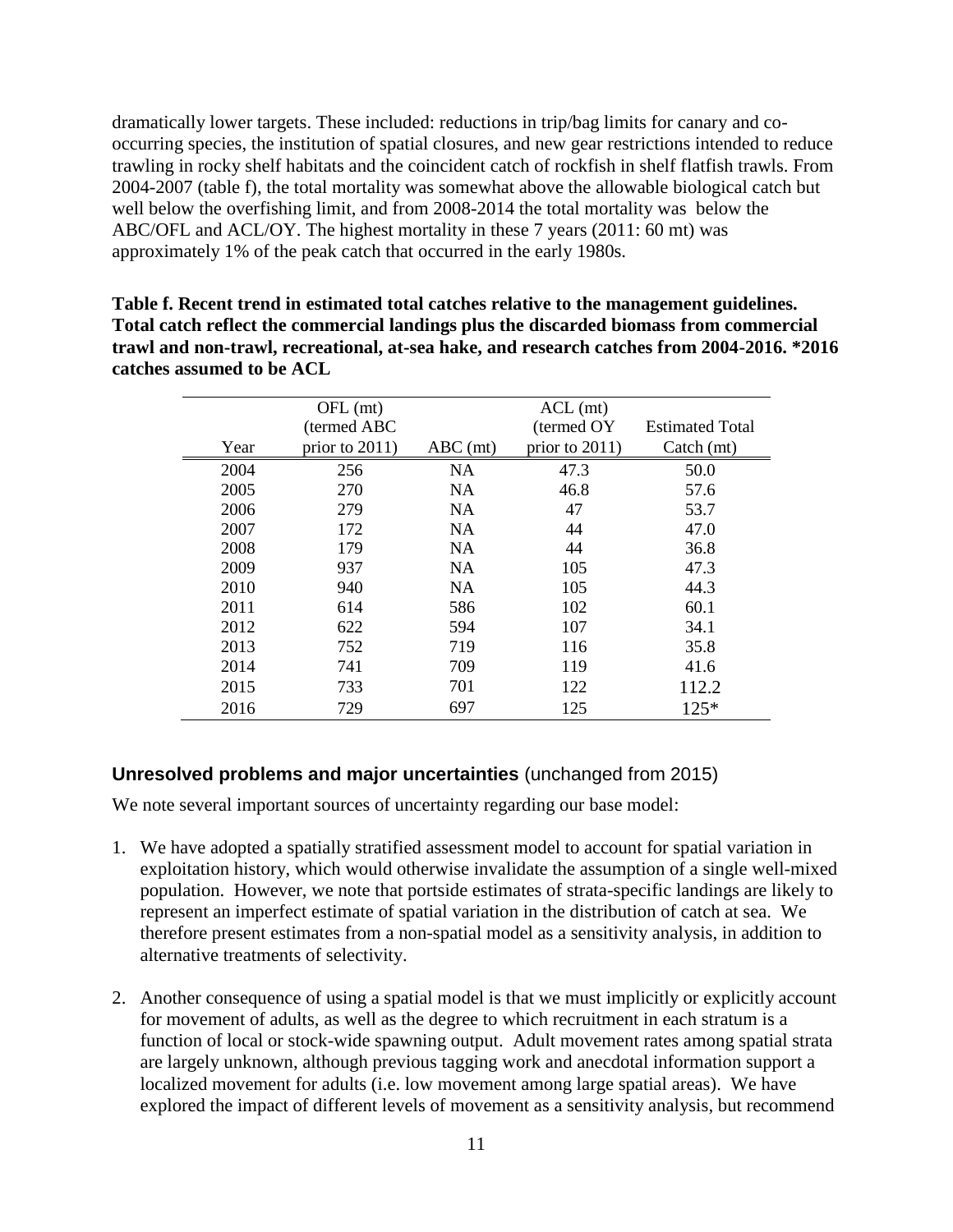future localized tagging studies (using pop-off tags to avoid the necessity of recovering tagged individuals). While localized tagging studies will never give a clear estimate of coastwide average movement rates, they can still provide an upper bound on plausible movement rates (which generally will not exceed the rate of emigration seen at fine spatial scales). The relative importance of local vs. stock-wide spawning output on recruitment in each stratum is also unknown. We have therefore taken the common approach of assuming that expected recruitment is a function of stock-wide spawning output. However, we encourage further research regarding the topic.

3. We have fixed the magnitude of recruitment compensation (termed "steepness") and the natural mortality rate for juvenile female and male individuals at the median of the prior distribution estimated for rockfishes in general. However, we note that considerable uncertainty remains regarding these life history parameters for canary rockfish (and for many other species nation-wide and globally). We have explored the impact of different values of steepness as alternative states of nature.

# **Projections**

For purposes of projecting management specifications for 2019-20 and beyond, total catch in 2016 was set equal to the ACL (125 mt), and catches in 2017 and 2018 were set at 700 mt and 800 mt, respectively. In subsequent years, the projections reflect full catch of the projected ABC/ACL amounts.

|      |            |            | Projected<br>Catch | Spawning<br>biomass |           |
|------|------------|------------|--------------------|---------------------|-----------|
| Year | <b>OFL</b> | <b>ACL</b> | (mt)               | (mt)                | Depletion |
| 2017 | 1793       | 1714       | $700*$             | 4217                | 56.5%     |
| 2018 | 1596       | 1526       | 800*               | 4231                | 56.7%     |
| 2019 | 1517       | 1450       | 1450               | 4221                | 56.6%     |
| 2020 | 1431       | 1368       | 1368               | 4110                | 55.2%     |
| 2021 | 1369       | 1309       | 1309               | 3983                | 53.6%     |
| 2022 | 1326       | 1268       | 1268               | 3851                | 51.9%     |
| 2023 | 1296       | 1239       | 1239               | 3729                | 50.3%     |
| 2024 | 1275       | 1219       | 1219               | 3627                | 49.0%     |
| 2025 | 1259       | 1203       | 1203               | 3548                | 48.0%     |
| 2026 | 1245       | 1190       | 1190               | 3491                | 47.3%     |

#### **Table h.3. Summary table of 10-year projections beginning in 2017 for the base case model 700 tons in 2017 and 800 tons in 2018, and ACL=ABC for 2019 and beyond.**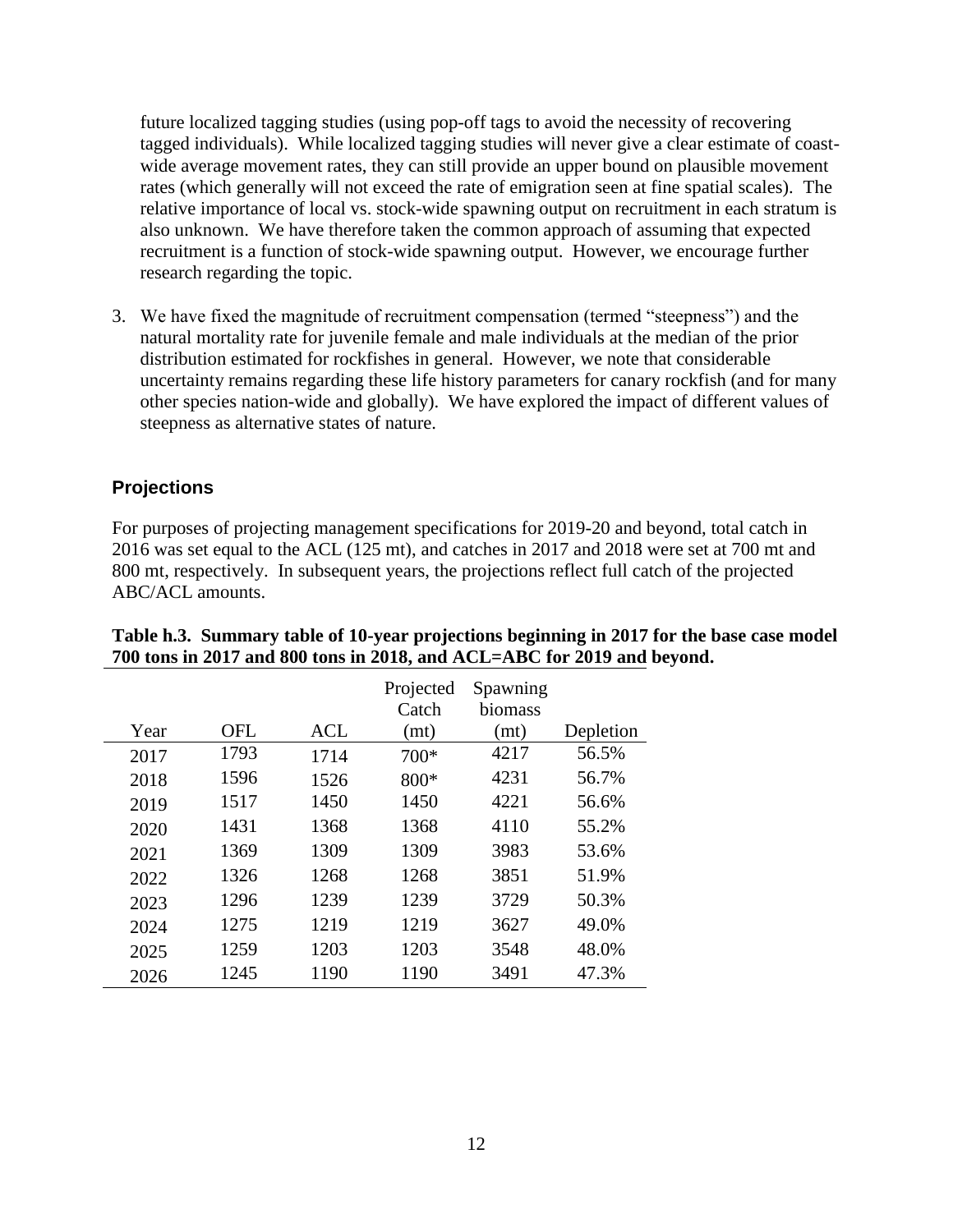# <span id="page-13-0"></span>**Research and data needs** (from 2015 assessment)

We recommend the following research be conducted before the next benchmark assessment model:

- 1. The canary rockfish stock has high density near the US-Canadian border, so previous assessment authors and STAR panel reports have recommended an assessment model that incorporates landings, abundance index, and compositional data from both US and southern British Columbia regions. However, we do not believe that incorporating heterogeneous data from different sampling programs and management jurisdictions is feasible without using a spatial model (e.g., our base model), both because different jurisdictions are likely to have different exploitation histories, and because different regions are likely to have different data sources (invalidating the second-stage expansion used in coast-wide models). Given the use of a spatial model, we recommend that efforts proceed to gather, document, analyze, and evaluate Canadian data sources for a joint assessment.
- 2. Direct observation of canary rockfish suggests that individuals are often associated with rocky habitat, and therefore may not be available to the bottom trawl gear used to obtain coast-wide fishery-independent data in the California Current. Recent research suggests that, when (1) a portion of the population is unavailable to survey sampling gear, and (2) the proportion of the population that is unavailable varies among years (e.g., due to densitydependent habitat selection), then survey indices are likely not representative of stock-wide trends in abundance. Therefore, we highly encourage a coast-wide pilot study for an alternative sampling method (e.g., hook-and-line sampling), as well as its calibration against the existing bottom trawl survey via paired sampling methods (J. T. Thorson et al., 2013).
- 3. A spatial model replaces problematic assumptions in a coast-wide model (i.e., an equally mixed stock in which every individual fish and fishing operation has equal probability of encounter, no spatial variation in density or exploitation history) with other difficult assumptions (Punt et al., 2015). In particular, our base model represents the assumption that movement is negligible among strata. We therefore recommend that tag-resighting studies be initiated to estimate interannual movement rates.
- 4. We also note that this assessment, like many other rockfish assessments in the California Current (e.g., darkblotched rockfish) is highly sensitive to assumptions regarding life history characteristics including natural mortality rate and the steepness of the stock-recruit relationship. We therefore recommend ongoing research for these and other life history parameters that form the primary axis of uncertainty for many rockfishes. In particular, research regarding steepness could involve exploration of the impact of autocorrelation within a species, cross-correlation among species, and model mis-specification leading to bias in the reconstruction of spawning output for species included in the prior. Steepness research could also involve a management strategy evaluation to evaluate the potential impact of rapid changes in the assumed value of steepness on management performance (i.e., false positives in detecting overfished or rebuilt stocks). Research regarding natural mortality could involve continued investigations of the relationship between natural mortality and the Brody growth coefficient, as well as how to incorporate prior information regarding this relationship into Stock Synthesis.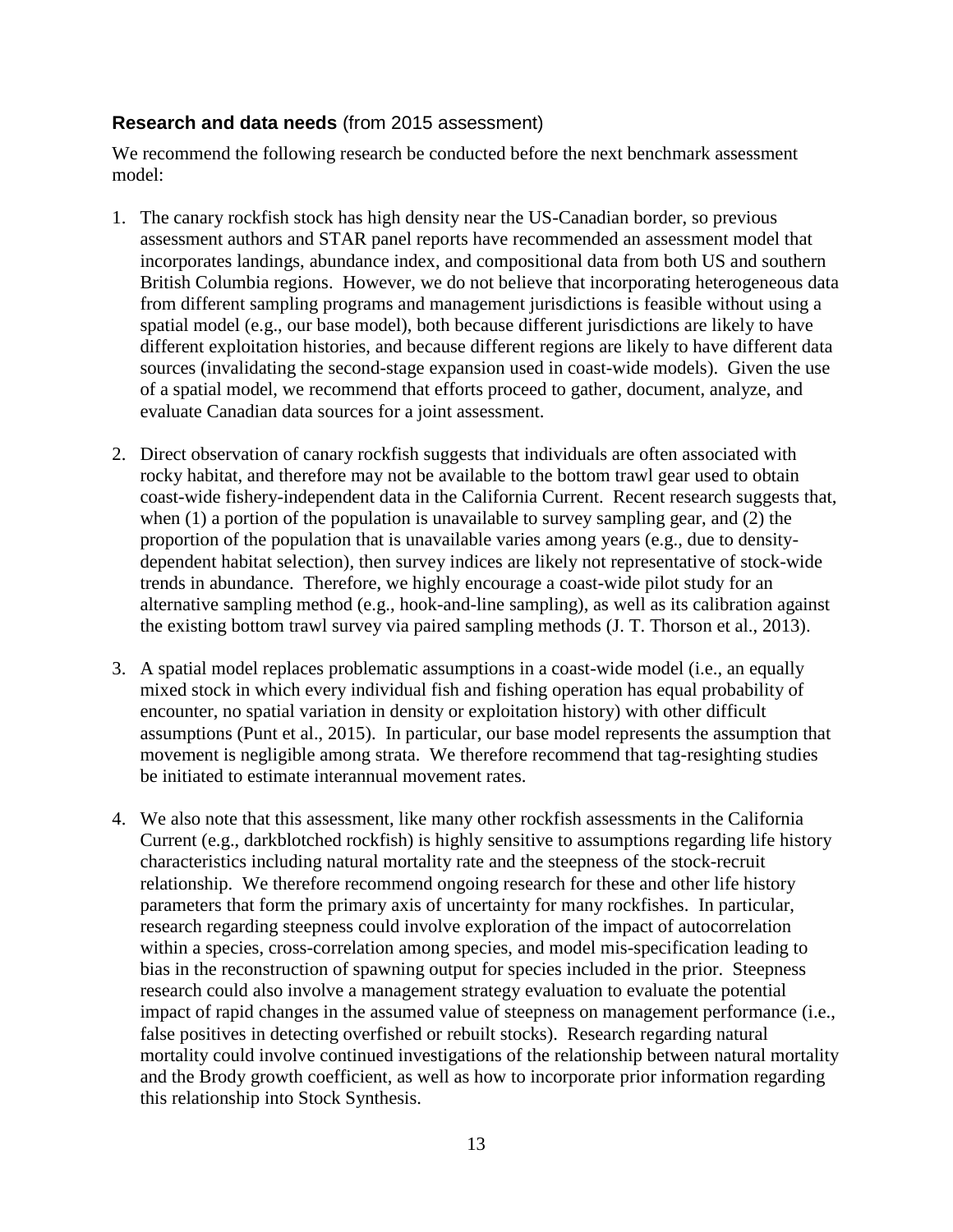|                                               | 2007             | 2008             | 2009             | 2010             | 2011             | 2012            | 2013             | 2014             | 2015             | 2016      |
|-----------------------------------------------|------------------|------------------|------------------|------------------|------------------|-----------------|------------------|------------------|------------------|-----------|
| Total catch (mt)                              | 47.05            | 36.81            | 47.3             | 44.36            | 60.06            | 34.15           | 35.79            | 41.61            | 112.2            | 125       |
| OFL (mt)                                      | 172              | 179              | 937              | 940              | 614              | 622             | 752              | 741              | 733              | 729       |
| $ACL$ (mt)                                    | 44               | 44               | 105              | 105              | 102              | 107             | 116              | 119              | 122              | 125       |
| $1-SPR$                                       | 3.23%            | 1.28%            | 4.63%            | 3.78%            | 2.17%            | 2.29%           | 2.45%            | 2.57%            | 6.89%            | 7.49%     |
| Exploitation rate (catch/age)<br>$5+biomass)$ | 0.0175           | 0.013            | 0.016            | 0.0146           | 0.0193           | 0.0105          | 0.0108           | 0.0122           | 0.0319           | 0.0348    |
| Age $5+$ biomass (mt)                         | 26848            | 28368            | 29581            | 30373            | 31163            | 32525           | 33040            | 33978            | 35210            | 35883     |
| Spawning Output (millions)<br>eggs)           | 3025             | 3197             | 3362             | 3521             | 3673             | 3803            | 3910             | 3997             | 4075             | 4145      |
| ~95% Confidence Interval                      | 2388-<br>3833    | $2531 -$<br>4039 | 2669-<br>4234    | 2804-<br>4422    | 2932-<br>4601    | 3042-<br>4754   | 3133-<br>4878    | 3209-<br>4978    | 3277-<br>5067    | 3338-5147 |
| Recruitment                                   | 3459             | 606              | 2418             | 3242             | 1528             | 1254            | 1160             | 1768             | 2260             | 2647      |
| ~95% Confidence Interval                      | 2468-<br>4846    | $375 -$<br>980   | 1609-<br>3633    | $2076-$<br>5062  | $925 -$<br>2524  | $735 -$<br>2139 | $645 -$<br>2083  | $940-$<br>3327   | 894-<br>5713     | 1042-6723 |
| Depletion $(\%)$                              | 40.5             | 42.9             | 45.1             | 47.2             | 49.2             | 51              | 52.4             | 53.6             | 54.6             | 55.6      |
| $\sim$ 95% Confidence Interval                | $32.0 -$<br>49.1 | $34.0 -$<br>51.7 | $36.1 -$<br>54.0 | $38.1 -$<br>56.3 | $40.0 -$<br>58.5 | $41.7-$<br>60.2 | $43.2 -$<br>61.6 | $44.4 -$<br>62.7 | $45.6 -$<br>63.7 | 46.6-64.5 |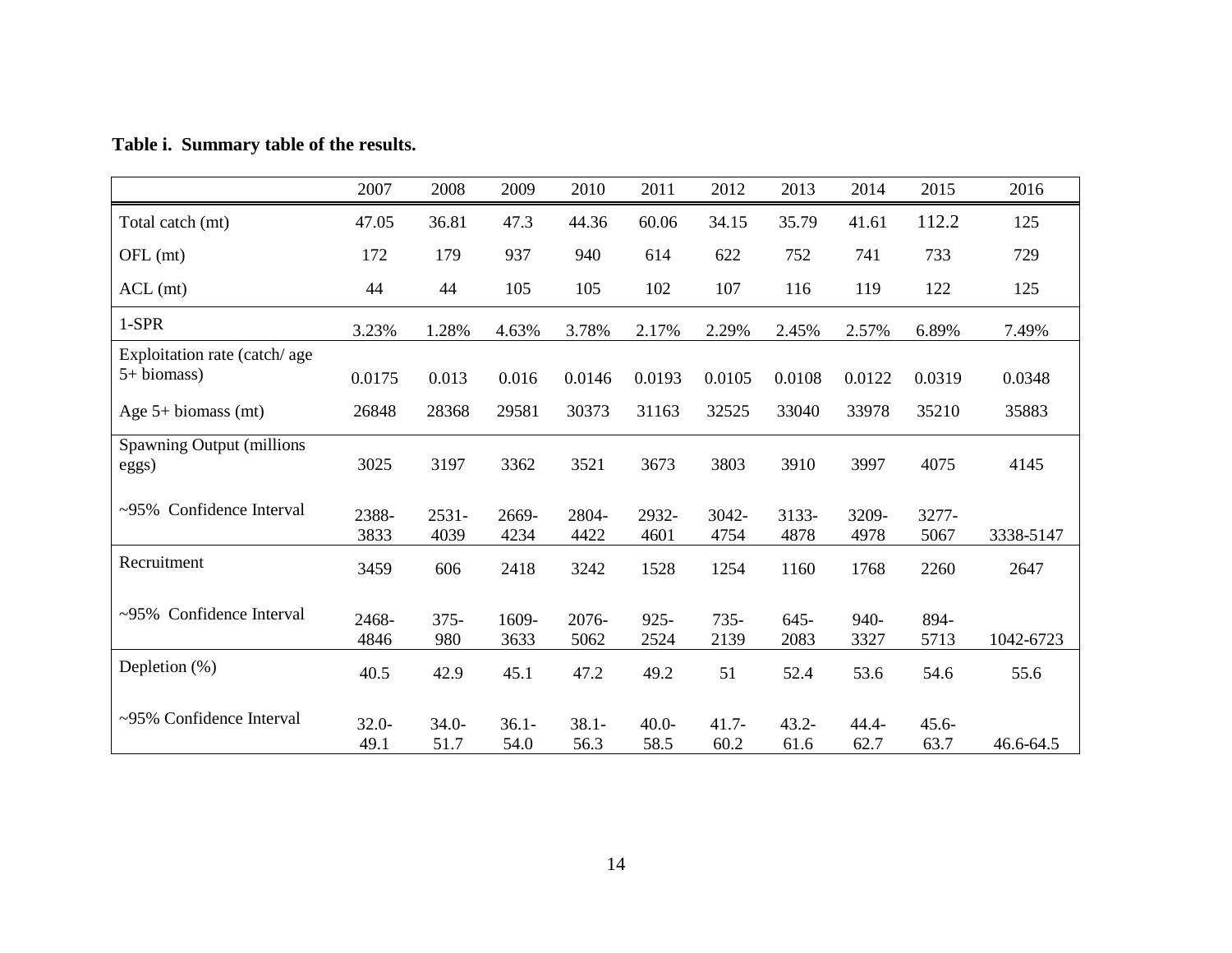**Figure h. Equilibrium yield curve (derived from reference point values reported in Table i) for the base case model.** 

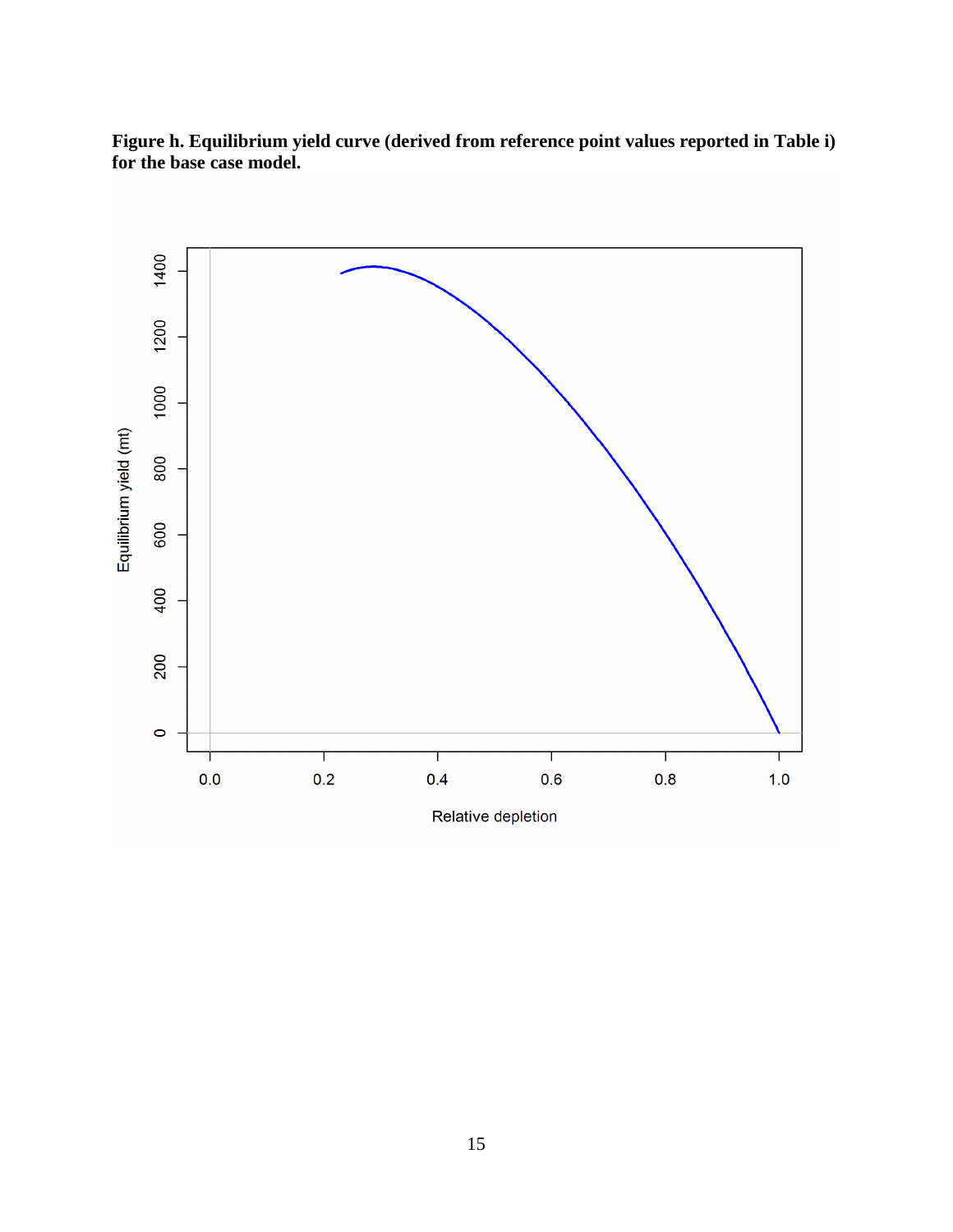|      |          | Spawning  |              |          |            |         |              |
|------|----------|-----------|--------------|----------|------------|---------|--------------|
|      | Age $5+$ | output    | Spawning     | Age- $0$ |            |         | Relative     |
|      | biomass  | (millions | Depletion    | recruits | Total      | $1-SPR$ | exploitation |
| Year | (mt)     | eggs)     |              | (1000s)  | Catch (mt) | (% )    | rate         |
| 1892 | 70994    | 7461      | <b>NA</b>    | 2803     | 5.8        | 0.14    | 0.00%        |
| 1893 | 70988    | 7460      | $\mathbf 1$  | 2803     | 7.3        | 0.17    | 0.00%        |
| 1894 | 70981    | 7459      | $\mathbf{1}$ | 2803     | 8.9        | 0.2     | 0.00%        |
| 1895 | 70973    | 7459      | $\mathbf 1$  | 2803     | 6.1        | 0.13    | 0.00%        |
| 1896 | 70967    | 7458      | $\mathbf 1$  | 2803     | 6.5        | 0.14    | 0.00%        |
| 1897 | 70962    | 7457      | $\mathbf 1$  | 2803     | 8.1        | 0.17    | 0.00%        |
| 1898 | 70955    | 7457      | $\mathbf 1$  | 2803     | 9.4        | 0.2     | 0.00%        |
| 1899 | 70947    | 7456      | $\mathbf 1$  | 2803     | 11.1       | 0.24    | 0.00%        |
| 1900 | 70938    | 7455      | $\mathbf 1$  | 2803     | 12.8       | 0.27    | 0.00%        |
| 1901 | 70928    | 7454      | $\mathbf 1$  | 2803     | 14.5       | 0.31    | 0.00%        |
| 1902 | 70916    | 7452      | $\mathbf 1$  | 2802     | 16.1       | 0.34    | 0.00%        |
| 1903 | 70904    | 7451      | $\mathbf 1$  | 2802     | 17.8       | 0.38    | 0.00%        |
| 1904 | 70890    | 7449      | $\mathbf 1$  | 2802     | 19.5       | 0.42    | 0.00%        |
| 1905 | 70875    | 7448      | $\mathbf 1$  | 2802     | 21.2       | 0.45    | 0.00%        |
| 1906 | 70859    | 7446      | $\mathbf 1$  | 2802     | 22.8       | 0.49    | 0.00%        |
| 1907 | 70842    | 7444      | $\mathbf 1$  | 2802     | 24.5       | 0.52    | 0.00%        |
| 1908 | 70825    | 7443      | $\mathbf 1$  | 2802     | 26.2       | 0.56    | 0.00%        |
| 1909 | 70806    | 7441      | $\mathbf 1$  | 2802     | 27.9       | 0.59    | 0.00%        |
| 1910 | 70787    | 7439      | $\mathbf 1$  | 2802     | 29.6       | 0.63    | 0.00%        |
| 1911 | 70767    | 7437      | $\mathbf 1$  | 2802     | 31.3       | 0.67    | 0.00%        |
| 1912 | 70746    | 7435      | $\mathbf 1$  | 2802     | 32.9       | 0.7     | 0.00%        |
| 1913 | 70725    | 7432      | $\mathbf 1$  | 2802     | 34.6       | 0.74    | 0.00%        |
| 1914 | 70702    | 7430      | $\mathbf 1$  | 2802     | 36.3       | 0.77    | 0.10%        |
| 1915 | 70680    | 7428      | $\mathbf 1$  | 2802     | 38         | 0.81    | 0.10%        |
| 1916 | 70656    | 7425      | $\mathbf 1$  | 2802     | 39.6       | 0.85    | 0.10%        |
| 1917 | 70632    | 7423      | 0.99         | 2802     | 61.6       | 1.29    | 0.10%        |
| 1918 | 70588    | 7418      | 0.99         | 2802     | 64.2       | 1.35    | 0.10%        |
| 1919 | 70543    | 7414      | 0.99         | 2801     | 41.7       | 0.9     | 0.10%        |
| 1920 | 70521    | 7412      | 0.99         | 2801     | 44         | 0.95    | 0.10%        |
| 1921 | 70499    | 7409      | 0.99         | 2801     | 38.5       | 0.84    | 0.10%        |
| 1922 | 70484    | 7408      | 0.99         | 2801     | 35.8       | 0.78    | 0.10%        |
| 1923 | 70472    | 7407      | 0.99         | 2801     | 42.3       | 0.92    | 0.10%        |
| 1924 | 70454    | 7406      | 0.99         | 2801     | 44.2       | 0.96    | 0.10%        |
| 1925 | 70436    | 7404      | 0.99         | 2801     | 50.7       | $1.1\,$ | 0.10%        |
| 1926 | 70412    | 7402      | 0.99         | 2801     | 66.5       | 1.42    | 0.10%        |
| 1927 | 70373    | 7398      | 0.99         | 2801     | 60.2       | 1.3     | 0.10%        |
| 1928 | 70342    | 7395      | 0.99         | 2801     | 62.8       | 1.38    | 0.10%        |
| 1929 | 70310    | 7392      | 0.99         | 2801     | 73.8       | 1.65    | 0.10%        |
| 1930 | 70269    | 7388      | 0.99         | 2801     | 78.7       | 1.76    | 0.10%        |
| 1931 | 70223    | 7383      | 0.99         | 2801     | 88.3       | 1.96    | 0.10%        |
| 1932 | 70171    | 7378      | 0.99         | 2800     | 65.4       | 1.52    | 0.10%        |
| 1933 | 70142    | 7375      | 0.99         | 2468     | 61.9       | 1.48    | 0.10%        |
| 1934 | 70118    | 7373      | 0.99         | 2456     | 62.1       | 1.51    | 0.10%        |
| 1935 | 70094    | 7371      | 0.99         | 2443     | 73.8       | 1.78    | 0.10%        |
| 1936 | 70060    | 7368      | 0.99         | 2429     | 67.4       | 1.69    | 0.10%        |
| 1937 | 70033    | 7365      | 0.99         | 2414     | 75.5       | 1.89    | 0.10%        |
| 1938 | 69882    | 7362      | 0.99         | 2397     | 74.5       | 1.88    | 0.10%        |
| 1939 | 69687    | 7357      | 0.99         | 2378     | 81         | 1.98    | 0.10%        |
| 1940 | 69443    | 7348      | 0.98         | 2359     | 175.6      | 4.01    | 0.30%        |
| 1941 | 69063    | 7322      | 0.98         | 2342     | 219        | 4.85    | 0.30%        |

**Table 1 – Summary time series for base model**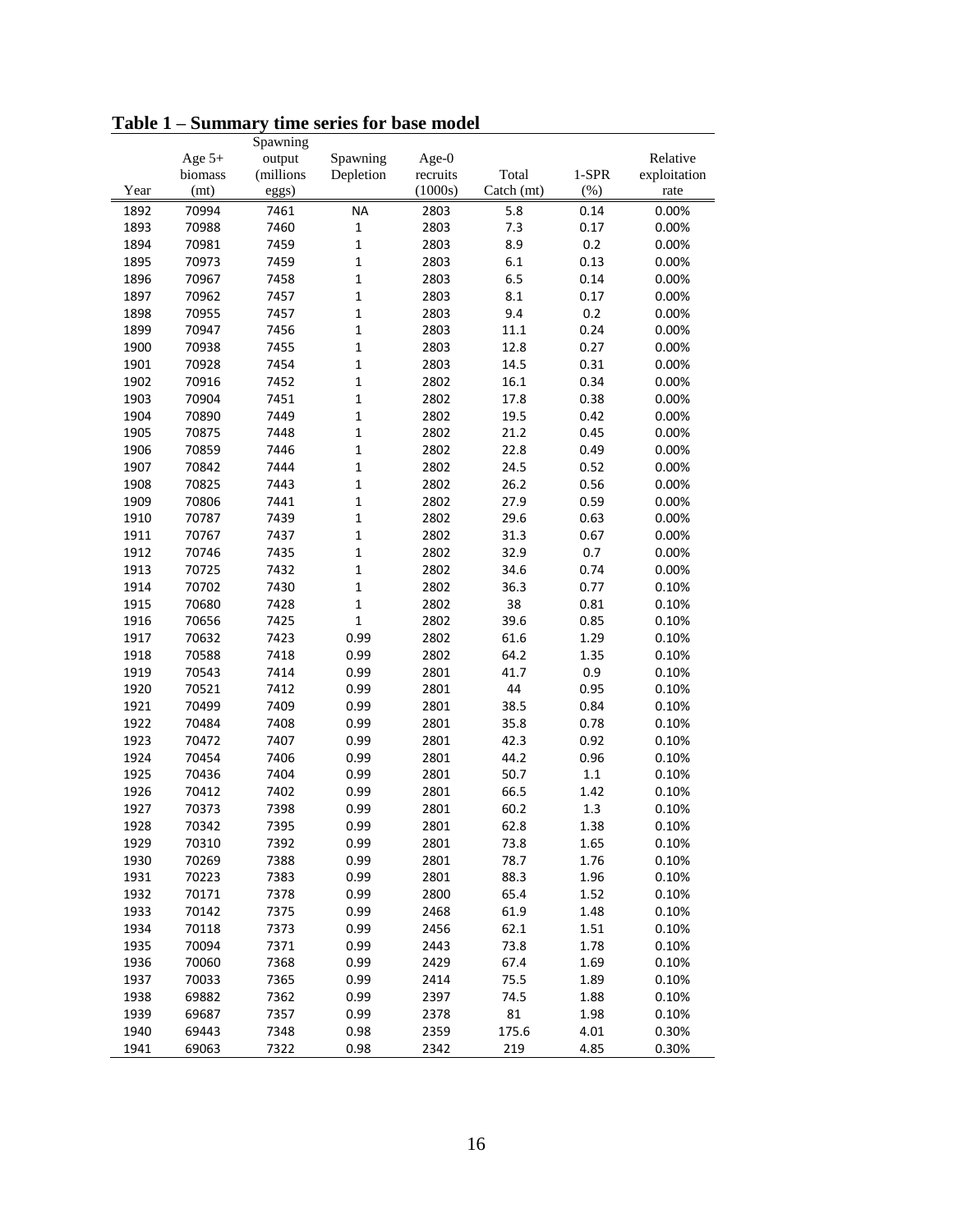|      |          | Spawning  |           |          |            |       |              |
|------|----------|-----------|-----------|----------|------------|-------|--------------|
|      | Age $5+$ | output    |           | Age- $0$ |            |       | Relative     |
|      | biomass  | (millions | Spawning  | recruits | Total      | 1-SPR | exploitation |
| Year | (mt)     | eggs)     | Depletion | (1000s)  | Catch (mt) | (%)   | rate         |
| 1942 | 68606    | 7282      | 0.98      | 2325     | 382.8      | 7.87  | 0.60%        |
| 1943 | 67959    | 7215      | 0.97      | 2307     | 1254.5     | 21.88 | 1.80%        |
| 1944 | 66437    | 7049      | 0.94      | 2282     | 1887.1     | 29.23 | 2.80%        |
| 1945 | 64309    | 6812      | 0.91      | 2257     | 3813.7     | 51.38 | 5.90%        |
| 1946 | 60334    | 6371      | 0.85      | 2226     | 2377.6     | 40.4  | 3.90%        |
| 1947 | 57891    | 6094      | 0.82      | 2199     | 1345.8     | 27.35 | 2.30%        |
| 1948 | 56543    | 5938      | 0.8       | 2174     | 1261.2     | 27.12 | 2.20%        |
| 1949 | 55325    | 5800      | 0.78      | 2149     | 1221.6     | 26.69 | 2.20%        |
| 1950 | 54188    | 5673      | 0.76      | 2126     | 1230.2     | 27.48 | 2.30%        |
| 1951 | 53077    | 5553      | 0.74      | 2103     | 1221.7     | 28.01 | 2.30%        |
| 1952 | 52006    | 5440      | 0.73      | 2085     | 1149.2     | 27.17 | 2.20%        |
| 1953 | 51035    | 5339      | 0.72      | 2068     | 952.8      | 23.43 | 1.90%        |
| 1954 | 50282    | 5262      | 0.71      | 2092     | 1164.5     | 27.82 | 2.30%        |
| 1955 | 49336    | 5166      | 0.69      | 2111     | 1163       | 28.26 | 2.40%        |
| 1956 | 48411    | 5073      | 0.68      | 2161     | 1537.2     | 34.1  | 3.20%        |
| 1957 | 47136    | 4941      | 0.66      | 2255     | 1565.5     | 34.85 | 3.30%        |
| 1958 | 45864    | 4808      | 0.64      | 2486     | 1293.1     | 33.12 | 2.80%        |
| 1959 | 44904    | 4708      | 0.63      | 2777     | 1340.7     | 34.36 | 3.00%        |
| 1960 | 43939    | 4606      | 0.62      | 2672     | 1455.7     | 36.37 | 3.30%        |
| 1961 | 42918    | 4493      | 0.6       | 3522     | 1361.3     | 35.82 | 3.20%        |
| 1962 | 42076    | 4395      | 0.59      | 3802     | 1640.9     | 41.53 | 3.90%        |
| 1963 | 41102    | 4273      | 0.57      | 3841     | 1108.4     | 33.03 | 2.70%        |
| 1964 | 40850    | 4219      | 0.57      | 2965     | 1345.1     | 38.31 | 3.30%        |
| 1965 | 40442    | 4151      | 0.56      | 2500     | 1482       | 41.01 | 3.70%        |
| 1966 | 40293    | 4088      | 0.55      | 2533     | 3343.1     | 53.32 | 8.30%        |
| 1967 | 38601    | 3845      | 0.52      | 3073     | 1508.1     | 29.8  | 3.90%        |
| 1968 | 38983    | 3834      | 0.51      | 6007     | 2420.2     | 54.79 | 6.20%        |
| 1969 | 38354    | 3759      | 0.5       | 3417     | 1228.5     | 36.31 | 3.20%        |
| 1970 | 38803    | 3850      | 0.52      | 2039     | 1553.4     | 43.86 | 4.00%        |
| 1971 | 38907    | 3931      | 0.53      | 1863     | 2013.8     | 50.72 | 5.20%        |
| 1972 | 38699    | 3966      | 0.53      | 3148     | 1921.2     | 49.27 | 5.00%        |
| 1973 | 39622    | 4002      | 0.54      | 3635     | 2773.6     | 59.35 | 7.00%        |
| 1974 | 39153    | 3933      | 0.53      | 3378     | 2303.3     | 50.07 | 5.90%        |
| 1975 | 38704    | 3930      | 0.53      | 3155     | 2030.4     | 45.69 | 5.20%        |
| 1976 | 38312    | 3982      | 0.53      | 2976     | 1741.8     | 44.66 | 4.50%        |
| 1977 | 38470    | 4076      | 0.55      | 1835     | 1833.2     | 48.82 | 4.80%        |
| 1978 | 38678    | 4139      | 0.55      | 3691     | 4314.8     | 73.49 | 11.20%       |
| 1979 | 36386    | 3876      | 0.52      | 5990     | 2885       | 64.16 | 7.90%        |
| 1980 | 35464    | 3757      | 0.5       | 825      | 4560.4     | 76.03 | 12.90%       |
| 1981 | 32839    | 3437      | 0.46      | 3383     | 3575.4     | 71.78 | 10.90%       |
| 1982 | 30818    | 3246      | 0.44      | 2010     | 5652.2     | 78.86 | 18.30%       |
| 1983 | 27282    | 2819      | 0.38      | 1252     | 5268.6     | 83.13 | 19.30%       |
| 1984 | 25073    | 2425      | 0.33      | 3652     | 2777.4     | 74.24 | 11.10%       |
| 1985 | 23967    | 2329      | 0.31      | 1849     | 3062       | 76.84 | 12.80%       |
| 1986 | 23248    | 2231      | 0.3       | 1934     | 2653.5     | 74.97 | 11.40%       |
| 1987 | 22498    | 2203      | 0.3       | 2534     | 3244.7     | 80.88 | 14.40%       |
| 1988 | 20790    | 2103      | 0.28      | 2218     | 3147.1     | 81.35 | 15.10%       |
| 1989 | 19806    | 1987      | 0.27      | 2846     | 3427.4     | 83.6  | 17.30%       |
| 1990 | 18030    | 1801      | 0.24      | 2261     | 2900       | 79.4  | 16.10%       |
| 1991 | 16729    | 1655      | 0.22      | 2325     | 3323.3     | 86.54 | 19.90%       |
| 1992 | 15167    | 1452      | 0.19      | 2578     | 2983.8     | 86.9  | 19.70%       |
| 1993 | 13869    | 1292      | 0.17      | 1627     | 2317.3     | 80.59 | 16.70%       |
| 1994 | 13456    | 1210      | 0.16      | 2431     | 1242.8     | 56.44 | 9.20%        |
| 1995 | 13999    | 1259      | 0.17      | 2577     | 1214.9     | 66.78 | 8.70%        |
| 1996 | 14615    | 1330      | 0.18      | 1976     | 1555.1     | 70.84 | 10.60%       |
| 1997 | 14991    | 1373      | 0.18      | 2762     | 1485.7     | 65.56 | 9.90%        |
|      |          |           |           |          |            |       |              |

**Table 1 cont. – Summary time series for base model**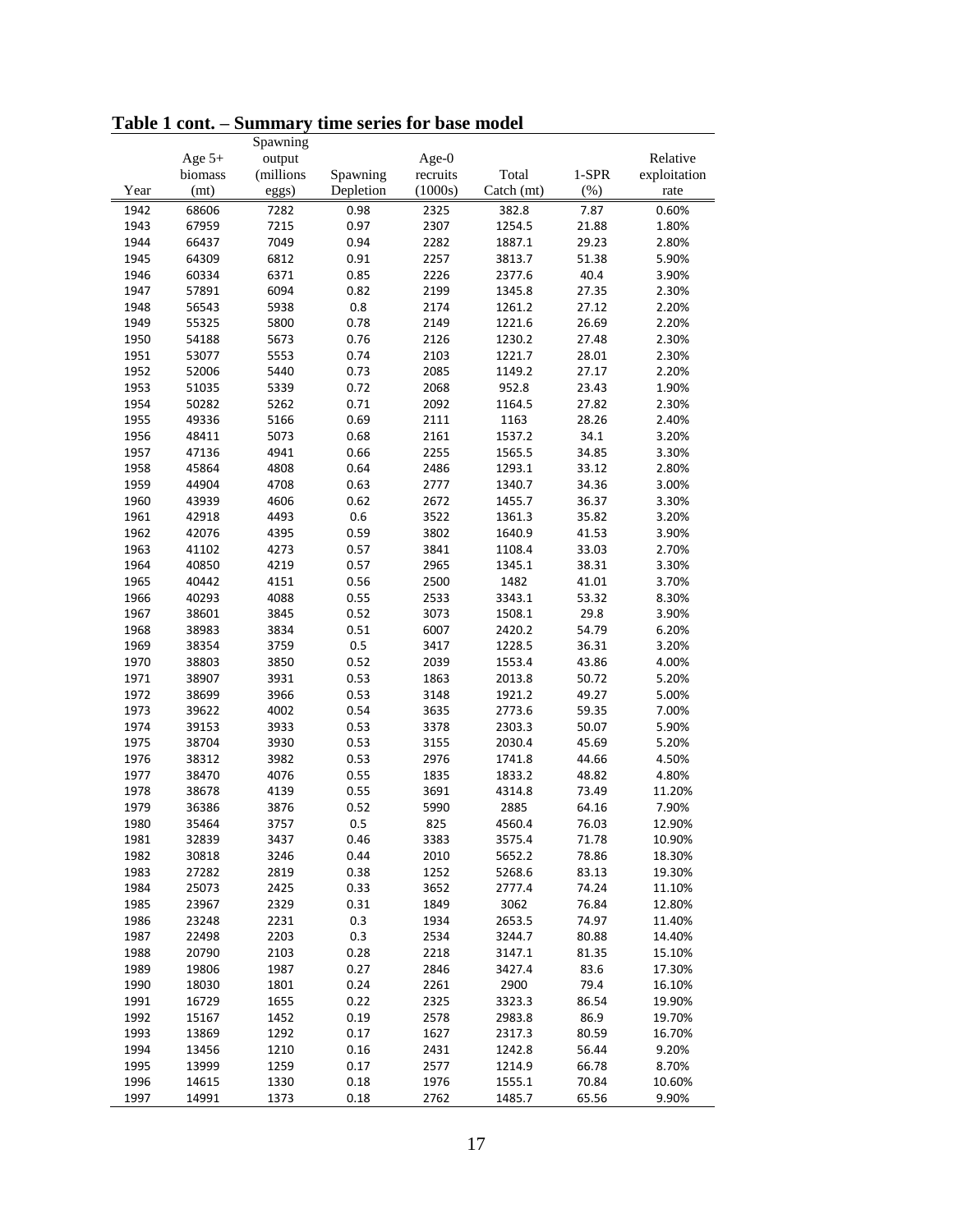|      |          | Spawning   |           |          |            |        |              |
|------|----------|------------|-----------|----------|------------|--------|--------------|
|      | Age $5+$ | output     |           | Age- $0$ |            |        | Relative     |
|      | biomass  | (millions) | Spawning  | recruits | Total      | 1-SPR  | exploitation |
| Year | (mt)     | eggs)      | Depletion | (1000s)  | Catch (mt) | $(\%)$ | rate         |
| 1998 | 15120    | 1433       | 0.19      | 1598     | 1488.6     | 70.84  | 9.80%        |
| 1999 | 15429    | 1483       | 0.2       | 1740     | 900.6      | 57.82  | 5.80%        |
| 2000 | 16378    | 1595       | 0.21      | 1447     | 223.7      | 24.37  | 1.40%        |
| 2001 | 17824    | 1783       | 0.24      | 2617     | 148.1      | 19.78  | 0.80%        |
| 2002 | 19597    | 1982       | 0.27      | 2189     | 94.3       | 8.6    | 0.50%        |
| 2003 | 21078    | 2193       | 0.29      | 2520     | 61.2       | 4.12   | 0.30%        |
| 2004 | 22550    | 2413       | 0.32      | 1620     | 50         | 2.83   | 0.20%        |
| 2005 | 23843    | 2632       | 0.35      | 786      | 57.6       | 3.73   | 0.20%        |
| 2006 | 25412    | 2837       | 0.38      | 1394     | 53.6       | 2.45   | 0.20%        |
| 2007 | 26848    | 3025       | 0.41      | 3459     | 47         | 3.23   | 0.20%        |
| 2008 | 28368    | 3197       | 0.43      | 606      | 36.8       | 1.28   | 0.10%        |
| 2009 | 29581    | 3362       | 0.45      | 2418     | 47.3       | 4.63   | 0.20%        |
| 2010 | 30373    | 3521       | 0.47      | 3242     | 44.4       | 3.78   | 0.10%        |
| 2011 | 31163    | 3673       | 0.49      | 1528     | 60.1       | 2.17   | 0.20%        |
| 2012 | 32525    | 3803       | 0.51      | 1254     | 34.1       | 2.29   | 0.10%        |
| 2013 | 33040    | 3910       | 0.52      | 1160     | 35.8       | 2.45   | 0.10%        |
| 2014 | 33978    | 3997       | 0.54      | 1768     | 41.6       | 2.57   | 0.10%        |
| 2015 | 35210    | 4075       | 0.55      | 2260     | 112.2      | 6.89   | 0.30%        |
| 2016 | 35883    | 4145       | 0.56      | 2647     | 125        | 7.49   | 0.30%        |

**Table 1 cont. – Summary time series for base model**